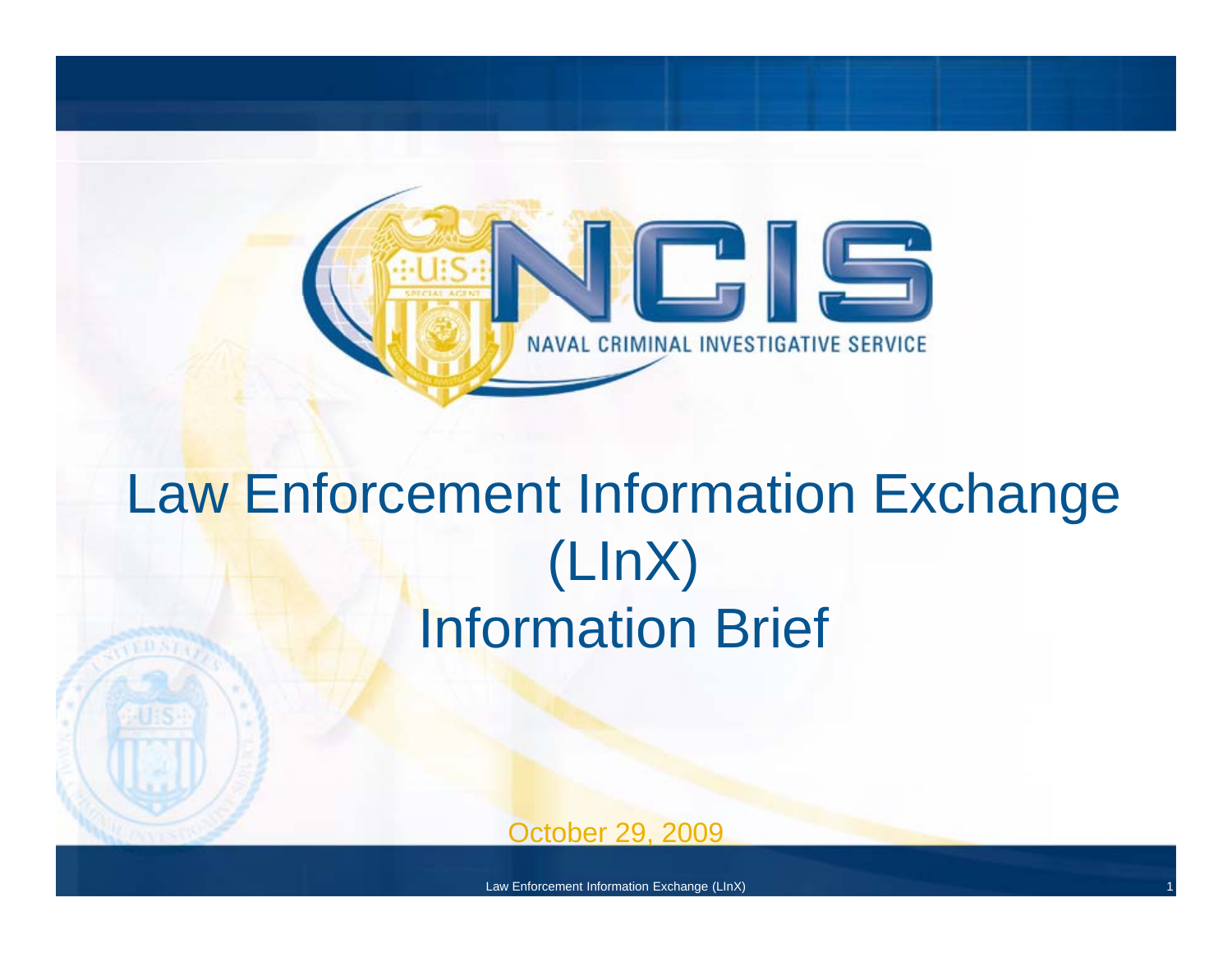

### **What is LInX?**

- **A regional approach to the electronic sharing of law enforcement data among participating law enforcement agencies to reduce crime**
- **Provides all participants with secure access to cross-jurisdictional l f td t law enforcement data:**
	- *Force multiplier*
	- *Investigative lead generator*
	- *Increases agent/officer situational awareness and safety*
	- *Identifies previously unknown relationships/associates*
	- *Increased efficiencies and cooperation between agencies*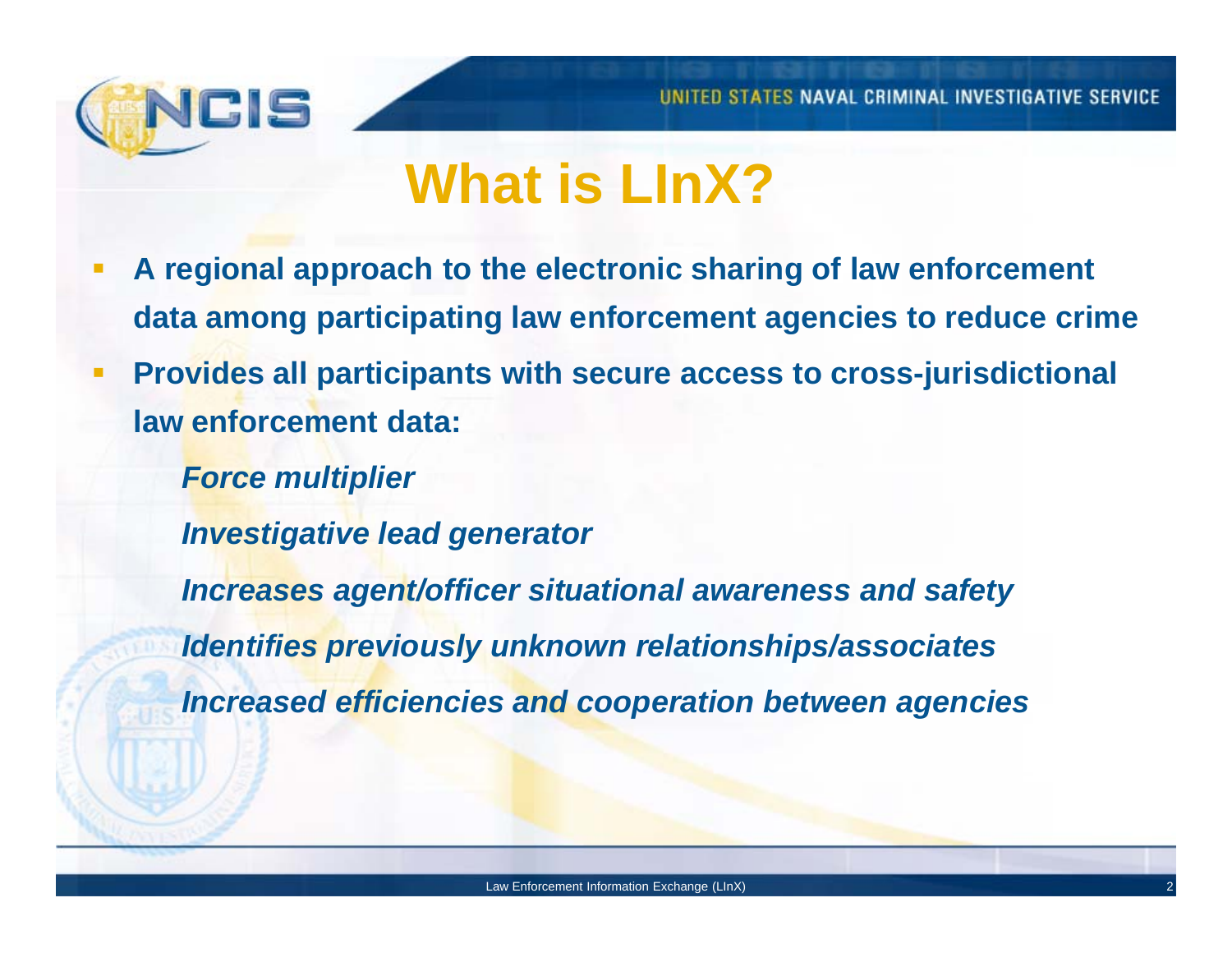

## **Origins of Program**

- **Local-state-federal sharing of law enforcement (LE) data inadequate, informal, non-automated**
- **In 2004 LInX was piloted in 2 locations to support NCIS mission in the protection of Naval assets and equities (Puget Sound, Washington State and Norfolk, VA)**
- **Collaborative approach to electronically capture the cumulative knowledge of federal, state, county and municipal law enforcement agencies**
- T A single regional database of law enforcement records from **multiple disparate police records systems with strong local governance**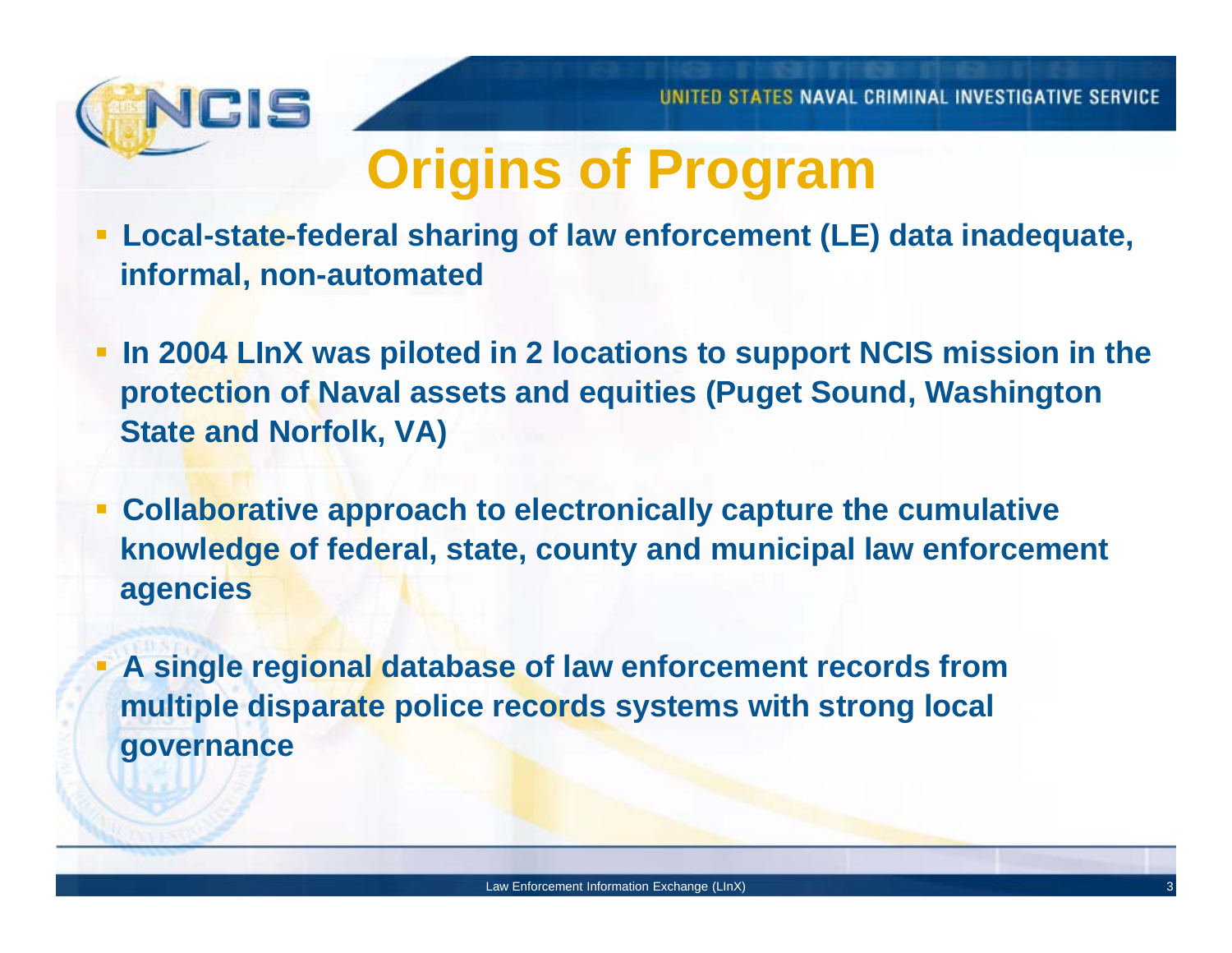

### **Types of Data in LInX**

- **Records Management Data**
	- **Incident structured data**
	- $\blacksquare$  **lncident narratives and supplemental reports**
- **Investigative reports**
- $\blacksquare$  **Field interviews / Suspicious incidents**
- **ArrestsMugshots**
- **F** Computer-Aided Dispatch **(CAD) data (traffic stops)**
- **Pawn shop records**
- **d**  $\blacksquare$  **Jail booking records** 
	- **Traffic Crash Reports**
	- **Traffic Summons data**
	- **Sex Offender Registry**
	- **Warrants**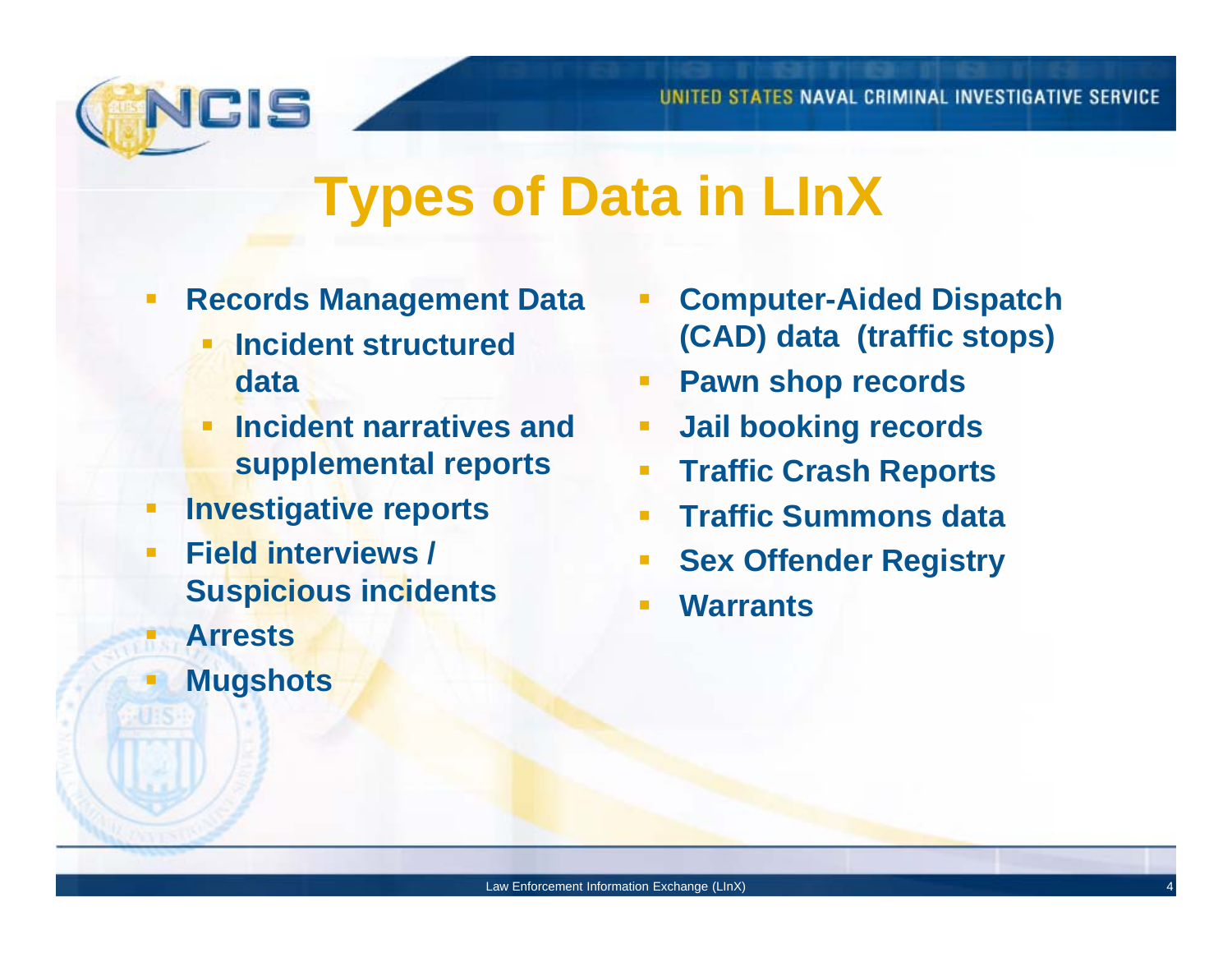

UNITED STATES NAVAL CRIMINAL INVESTIGATIVE SERVICE

### **Status of Program**

- **LInX successfully deployed in 9 regions**
- **To date over 600 LE agencies contribute/share data**
- **Over 30,000 trained LE users**
- **A i t l 250 illi LE d ti id Approximately 250 million LE records nationwide**
- **Partnerships with DOJ and DHS in each region**
- Е **Model for regional information sharing**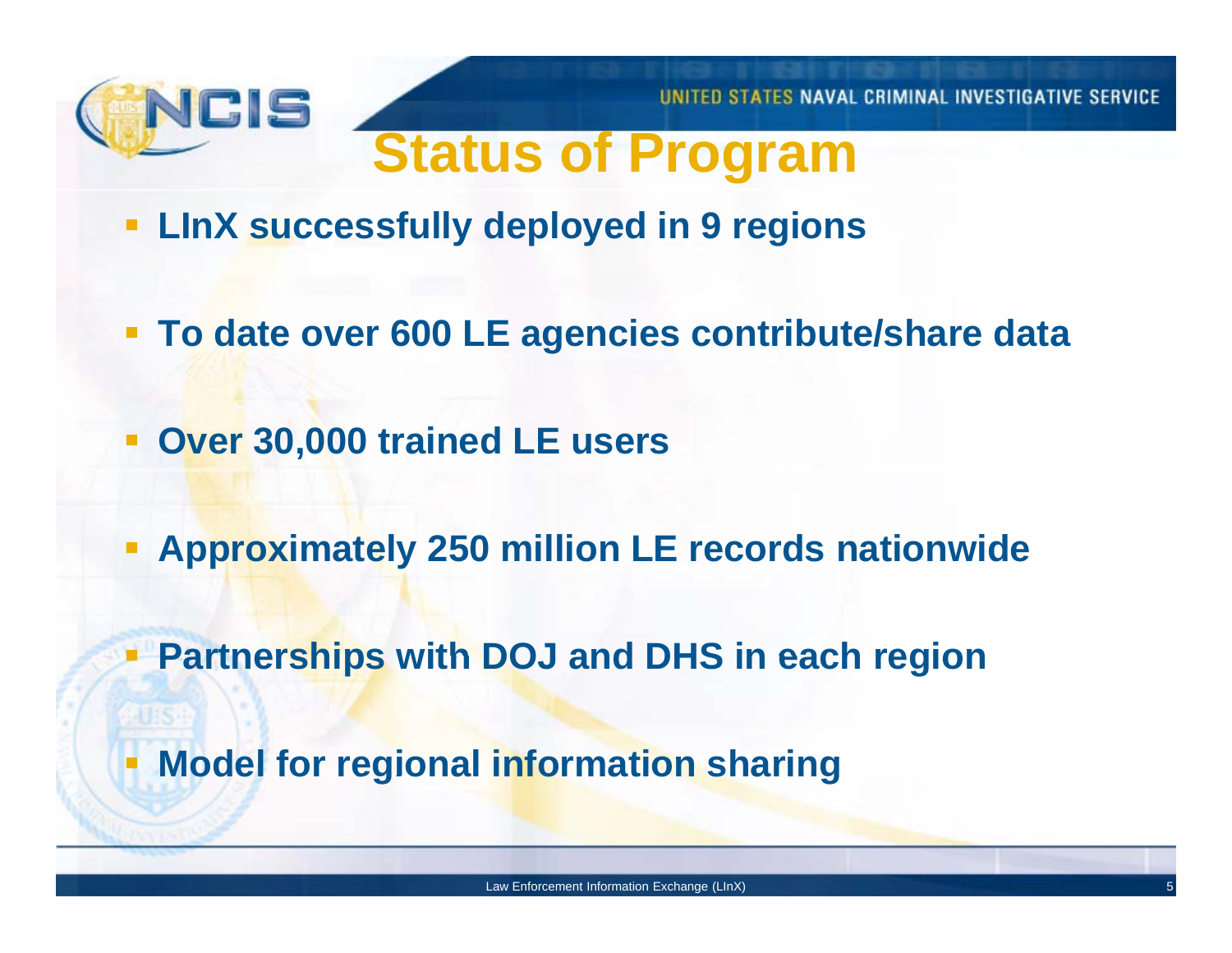

### **LInX Data Status as of 9/2009**

| <b>LInX Region</b>             | <b>Agencies</b> | <b>Agencies</b><br><b>Contributing</b><br>Data '09 | <b>Total</b><br><b>Number of</b><br><b>Events</b> | <b>Number of</b><br><b>Narratives</b> | <b>Total</b><br><b>Database</b><br><b>Size (TB)</b> |
|--------------------------------|-----------------|----------------------------------------------------|---------------------------------------------------|---------------------------------------|-----------------------------------------------------|
| <b>Northwest</b>               | 275             | 208                                                | 32,071,793                                        | 13,767,458                            | 1.35                                                |
| <b>National Capital Region</b> | 120             | 92                                                 | 36,463,807                                        | 18,680,194                            | 1.20                                                |
| Southeast                      | 61              | 44                                                 | 30,060,001                                        | 18,721,586                            | 0.80                                                |
| <b>Hampton Roads</b>           | 103             | 102                                                | 29,681,306                                        | 15,483,078                            | 1.30                                                |
| <b>North Carolina</b>          | 30              | 26                                                 | 8,627,815                                         | 6,289,362                             | 0.45                                                |
| <b>Gulf Coast</b>              | 29              | 20                                                 | 25,662,343                                        | 6,721,637                             | 0.85                                                |
| <b>New Mexico (Rio Grande)</b> | 40              | 30                                                 | 9,404,694                                         | 5,619,353                             | 0.40                                                |
| Southern California            | $\overline{7}$  | 6                                                  | 21,862,065                                        | 14,277,042                            | 0.85                                                |
| Hawaii                         | $\overline{7}$  | $\overline{7}$                                     | 7,675,149                                         | 1,493,103                             | 0.25                                                |
| <b>DOD</b>                     | 3               | $\overline{2}$                                     | 654,060                                           | 580,537                               | 0.09                                                |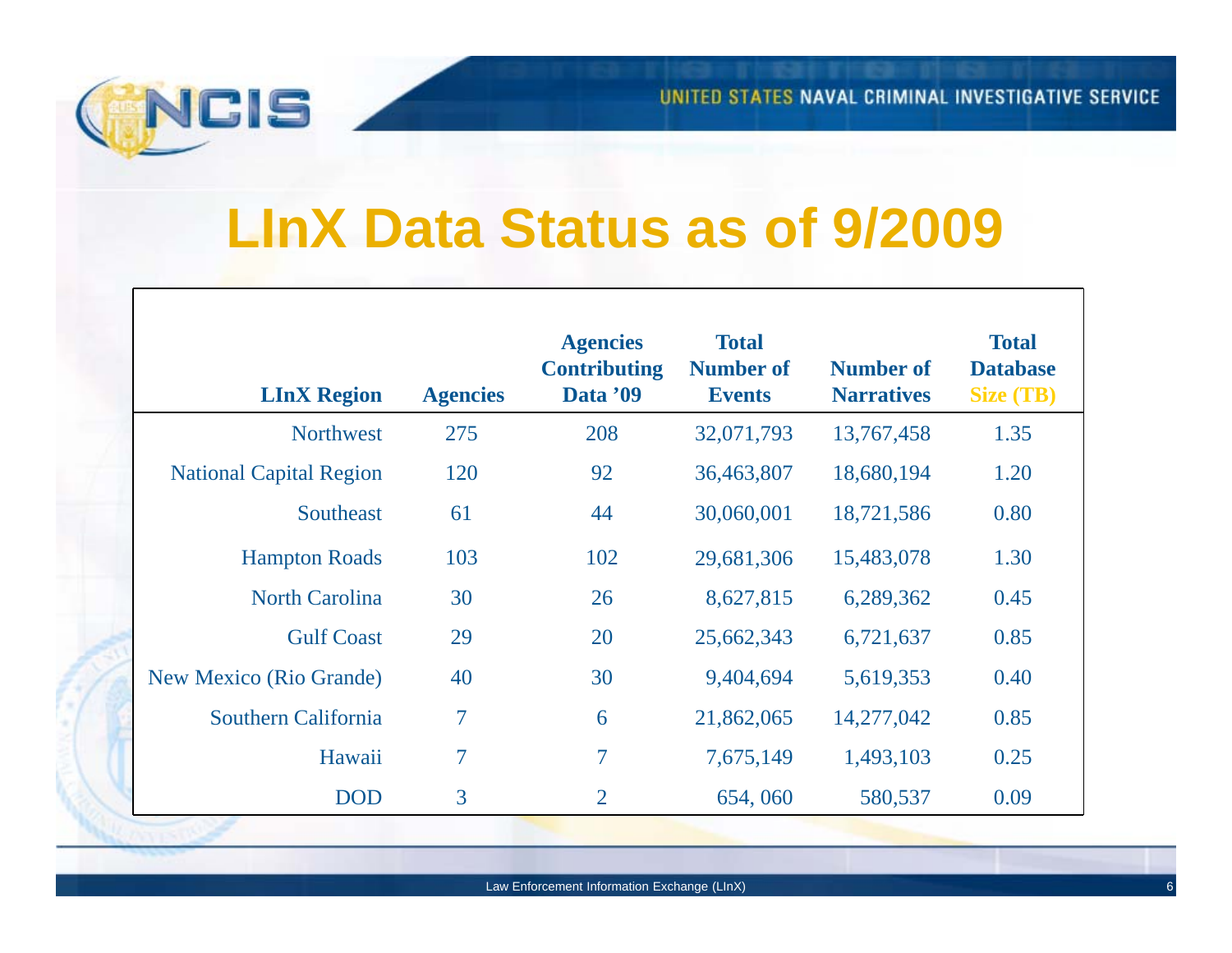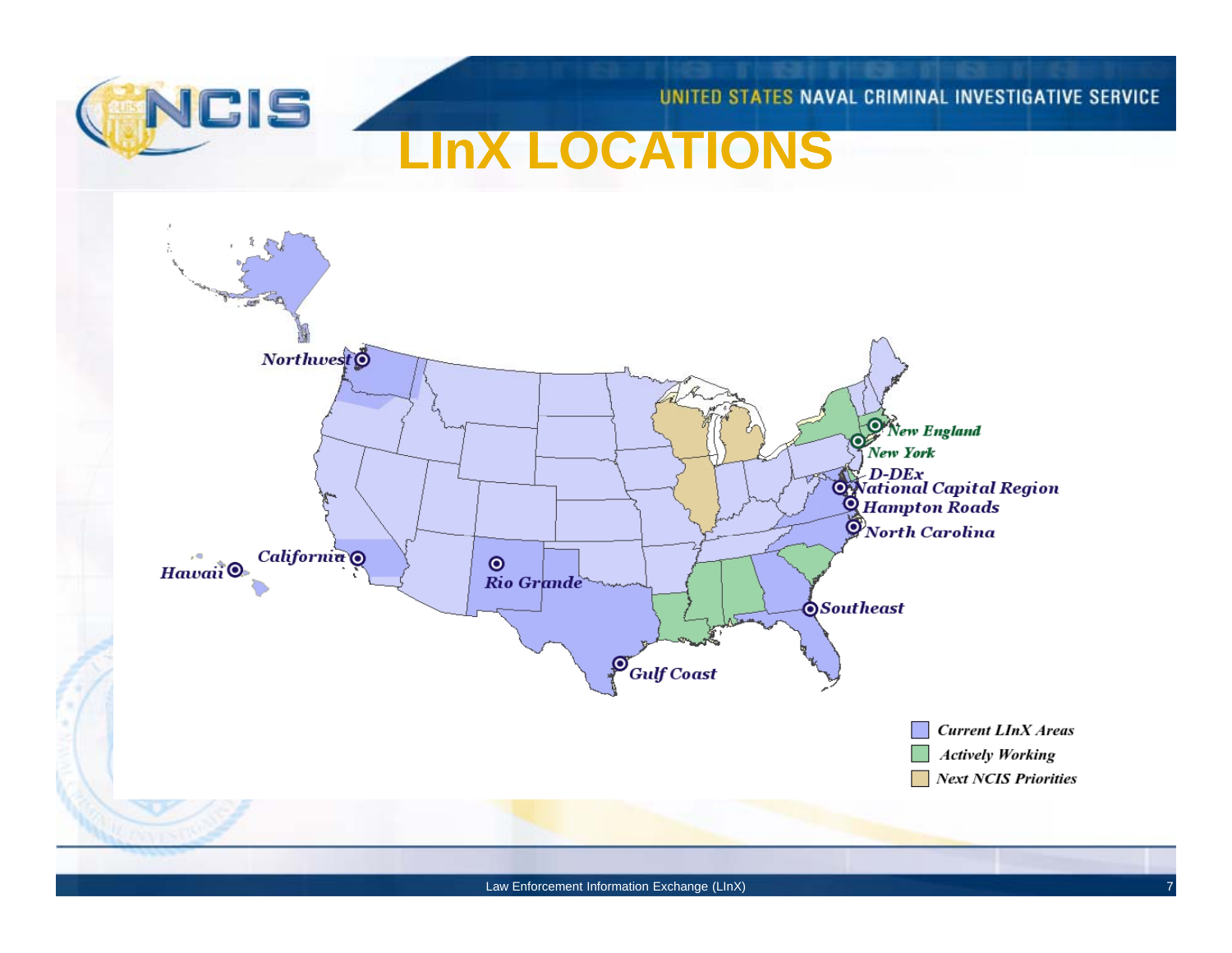

### **Future Developments**

- П **Complete Navy interest development in existing 9 LInX regions**
	- **Increase volume & quality of LE data to support NCIS requirements**
	- Expand increased LE partnerships to support NCIS/Navy/DoD requirements

#### **Identify "gaps " in Navy interest areas/regions**

- Partner with existing information sharing projects in Navy interest areas
- Deploy LInX in Navy interest areas where no info sharing effort exists
- Provide IT and governance support to state/local/fed agencies as required

 **Identify federal partnerships to support Navy interest expansion**  Support national efforts with DOJ and DHS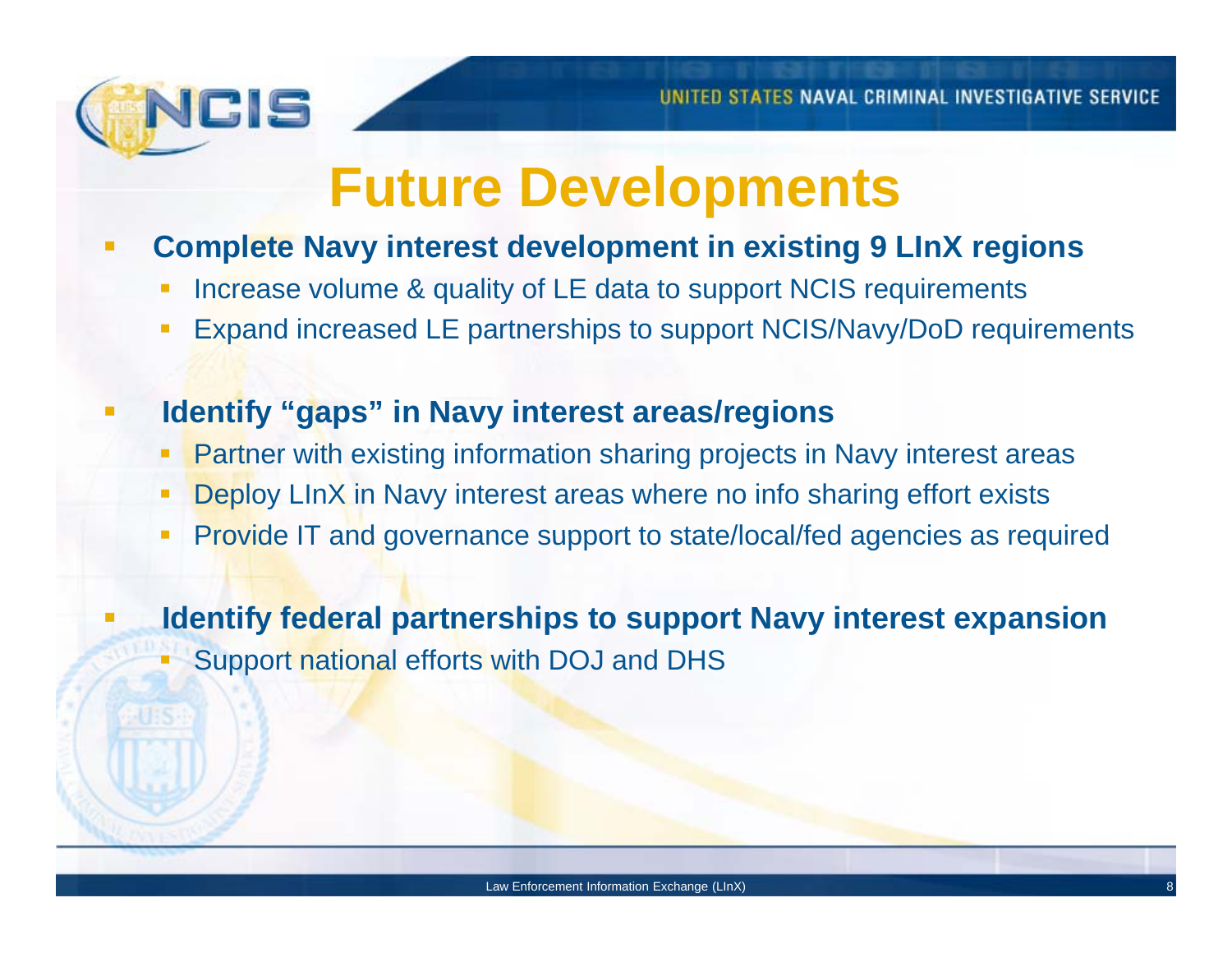

# **DOD** Law Enforcement Exchange **(D-DEX)**

- **In AUG 2008 the USD P&R signed a memo designating the Navy as Lead Component for implementation of the Law Enforcement Defense Data Exchange (D-DEX)**
- **The military criminal investigative organizations concurred with the development of D-DEX, Air Force, Army, along with NCIS, contributed FY08 funding toward the development development.**
- **D-DEX reached initial operating capability in AUG, 2009 with data from NCIS and Air Force OSI Army CID will begin OSI. Army participation in D-DEX following the posting of the System of Records Notice**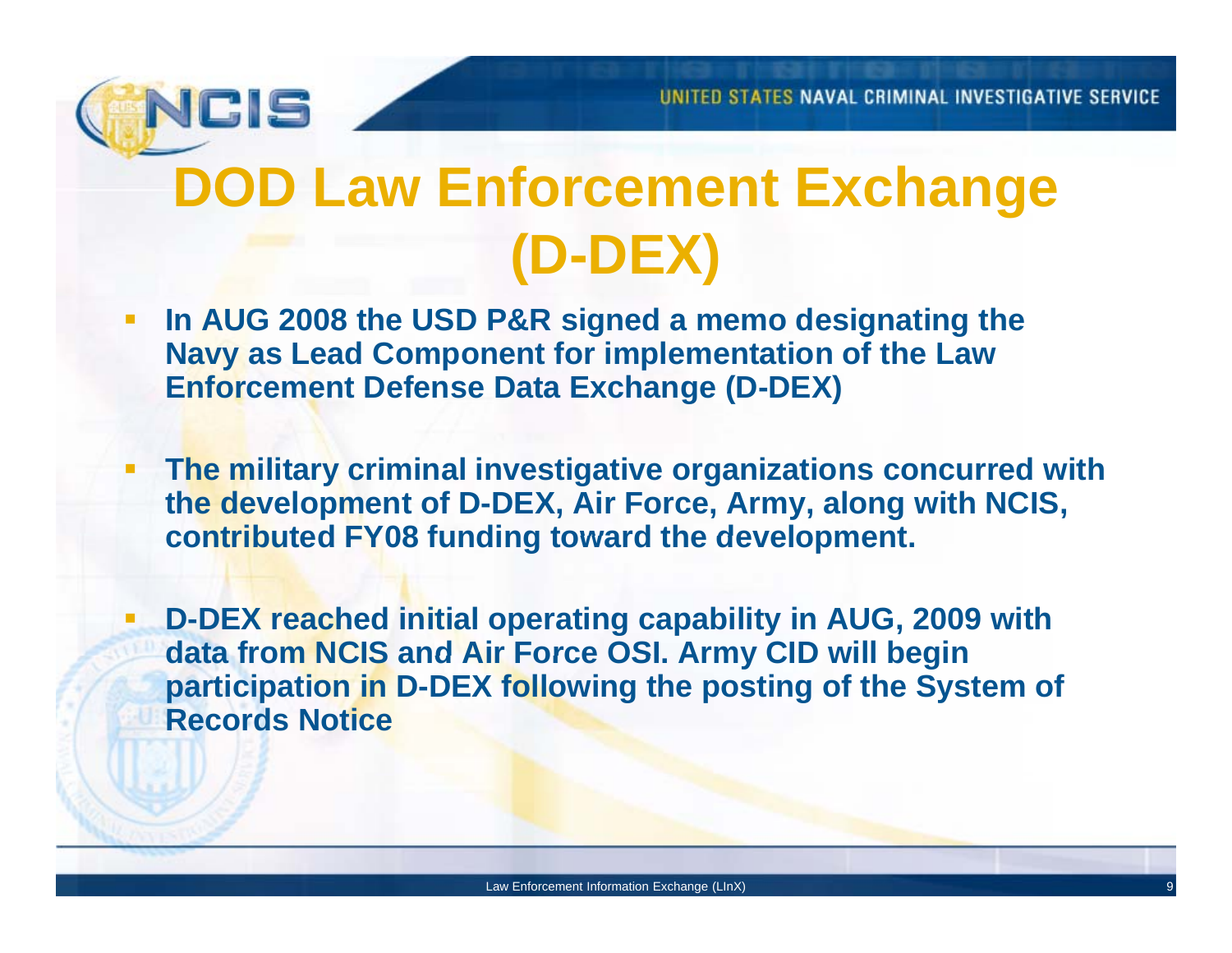

### **LInX Successes**

- **ICE Seattle solves major international money laundering investigation**
- HR LInX provides investigative leads to identify & arrest suspect in murder of Norfolk Police Officer
- **Seattle PD & FBI JTTF identified Ethiopian violent drug/gang members in Everett,WA**
- **King County SO solves shooting of Navy sailor with "alias" name match**
- **Seattle PD solved Pioneer Square homicide investigation**
- **NCIS Seattle identifies multiple narcotics dealers through LInX**
- **NCIS in Jacksonville solves aggravated assault against sailor**
- **Seattle PD solved 21 year old "cold case" homicide**
- FBI Seattle solves identity theft ring; securities fraud case & violent criminal gang case
- **Jacksonville, FL police solve major identity theft ring with more than 200 victims**
- **NCIS identifies methamphetamine distributor to Navy in Jacksonville, FL**
- **Honolulu PD arrests murder suspect based on "street name" q y uer of LInX Hawaii**
- **NCIS Seattle arrests civilian suspect in malicious shooting of Navy sailor**
- **DEA Seattle identifies major narcotics network & multiple arrests through LInX**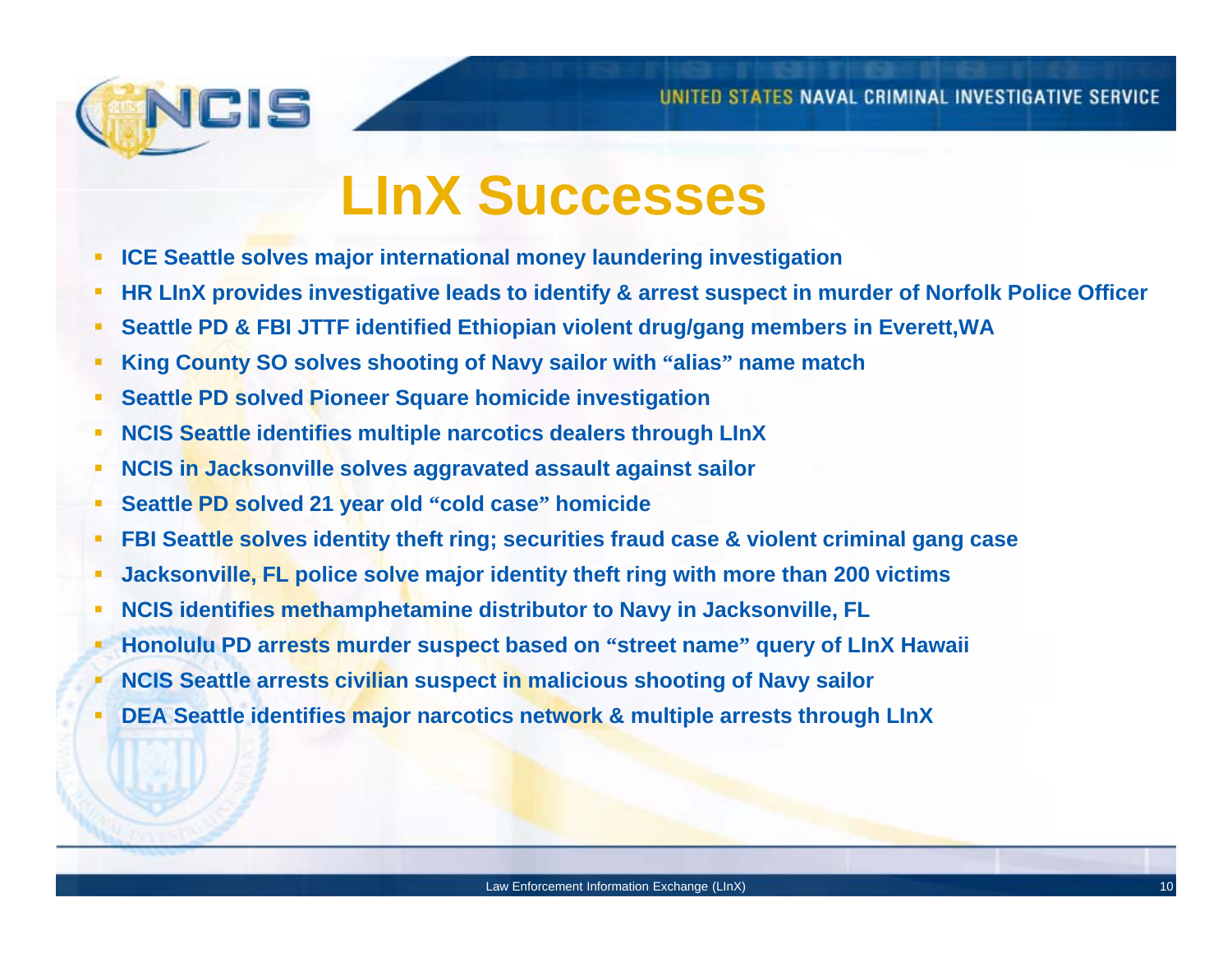

## **How Security is Addressed?**

- $\overline{\phantom{a}}$ **DoD security accreditation (DITSCAP)**
- $\overline{\phantom{a}}$ **Secure VPN**
- $\blacksquare$ **<u><b>•** Single sign-on; encryption standards</u>
- $\mathbb{R}^n$  **Role based access privileges**
	- T. **Patrol officers, investigators/analysts, system administrator, security administrator**
- **Audit trail for each query**
- **System and Security administrators for each agency**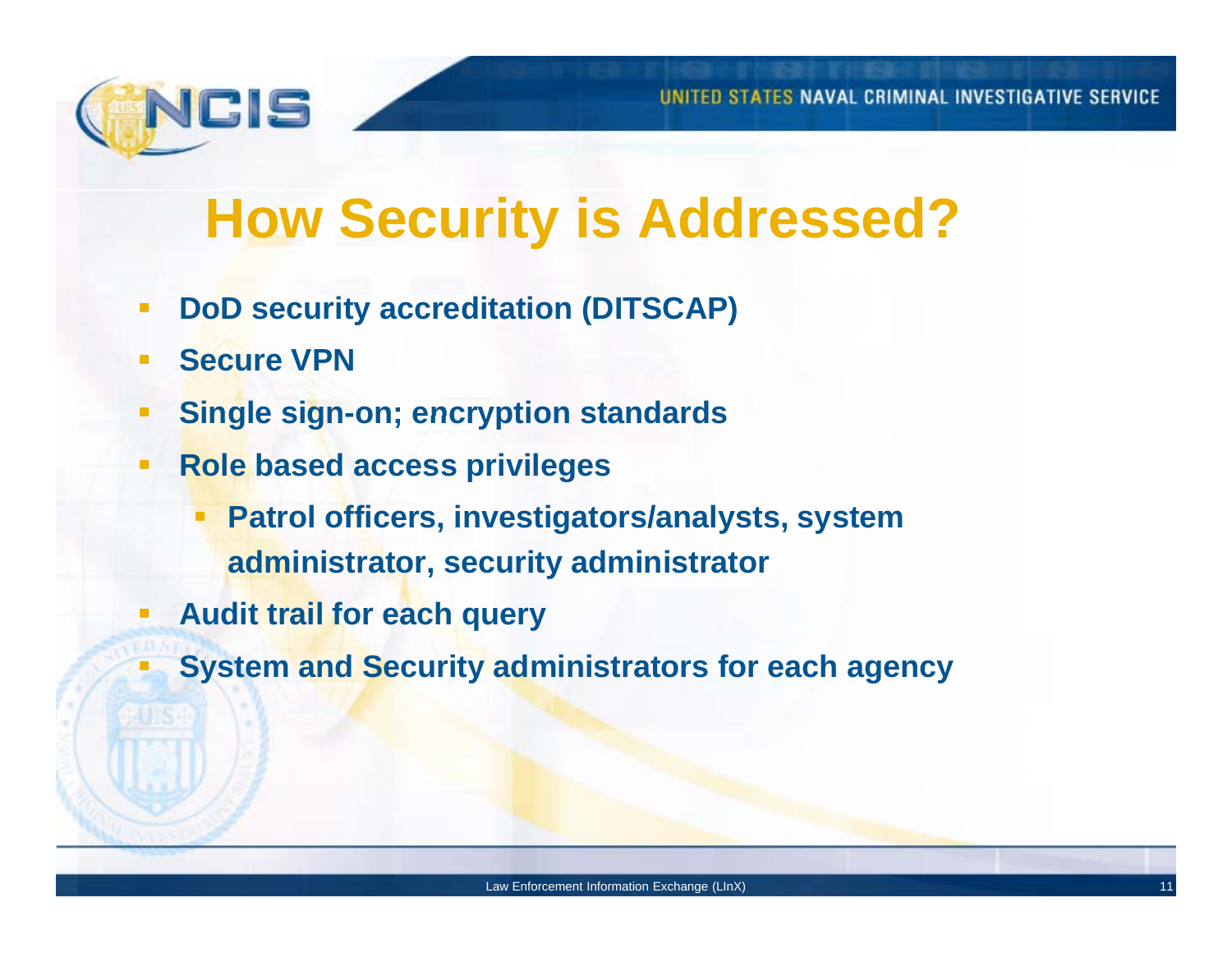

### **LInX Governance**

- **LInX Governance Board**
	- **Composed of each participating agency's head or designee**
	- **One vote per agency regardless of size**
	- $\Box$ **Meets monthly to make decisions**
	- **Executive Committee can be formed (larger regions)**
	- **Oversight Committees**
- $\Box$  **LInX Memorandum of Understanding**
	- **To be a member agency, an agency MUST provide data**
	- **Each agency retains ownership of the data they share ownership share**
- **Operational Policy and Rules**
	- **All users MUST read AND sign**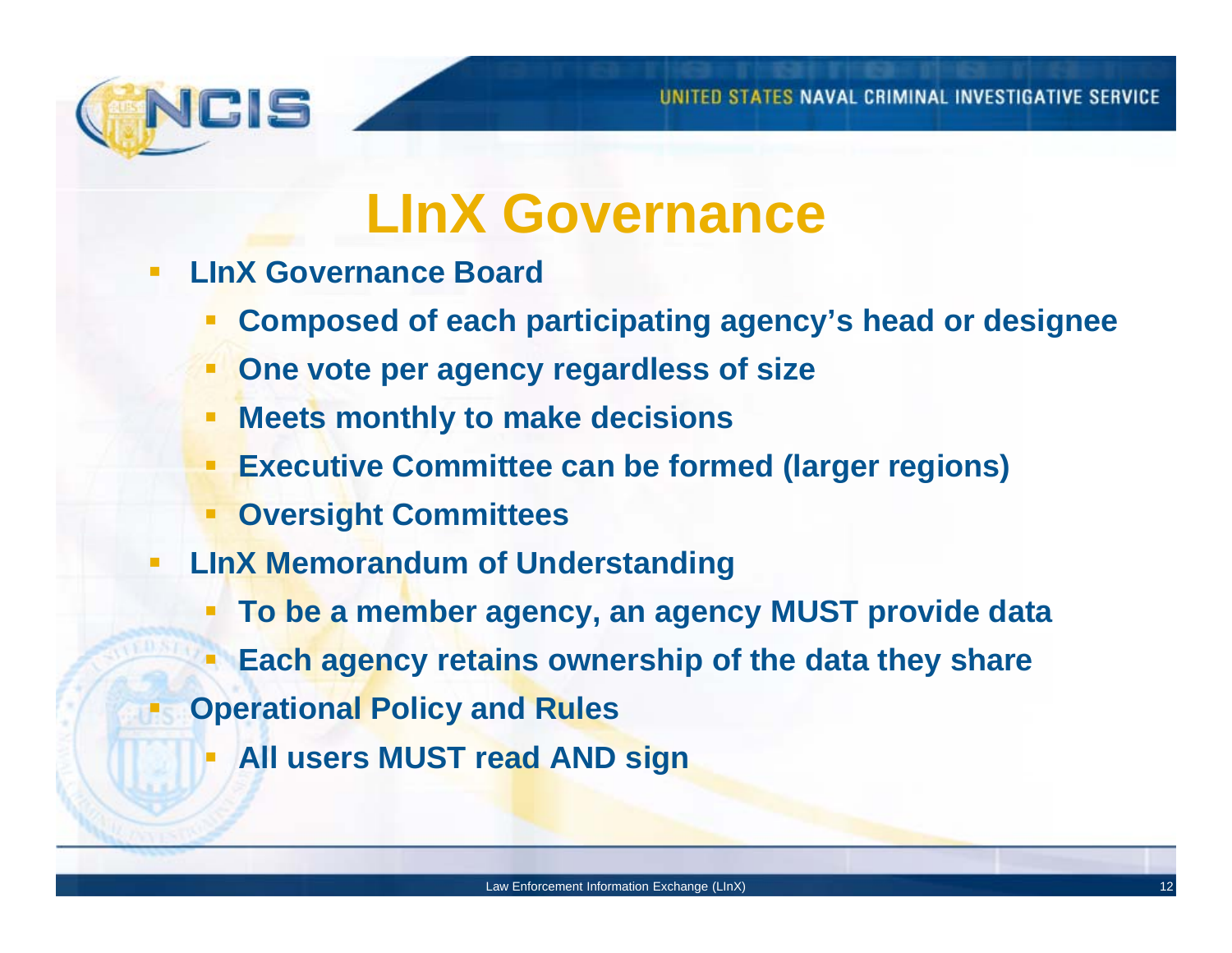

UNITED STATES NAVAL CRIMINAL INVESTIGATIVE SERVICE

# **DEMO of LInX SYSTEM LInX**